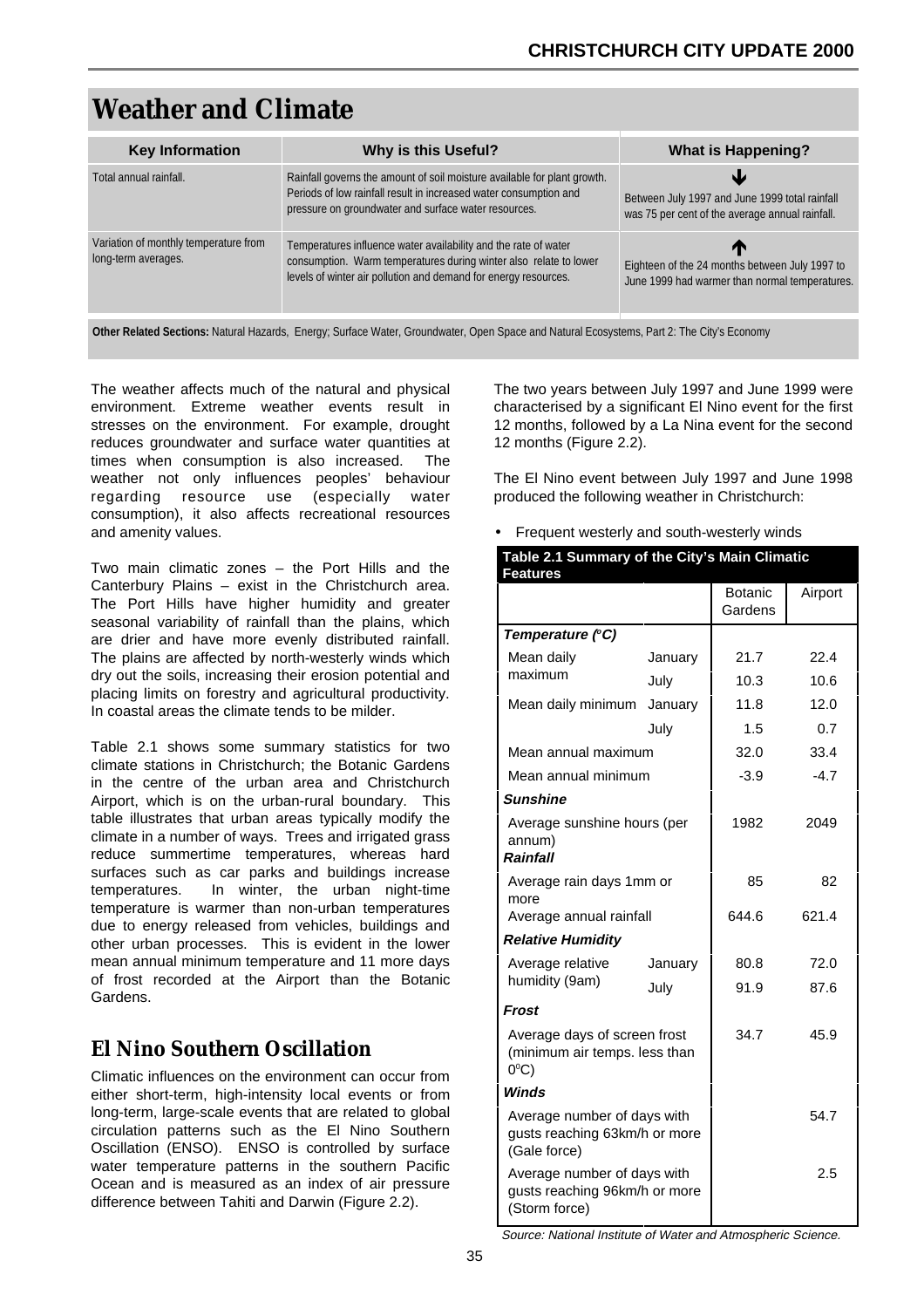

Source: National Oceanic and Atmospheric Administration (NOAA) world wide web site. http://nic.fb4.noaa.gov/data/cddb/ cddb/soi.

- Lower than normal rainfall
- Higher than normal temperatures
- Increased sunshine.

The subsequent La Nina event (between July 1998 and June 1999) influenced the Christchurch climate in the following ways:

- Increased easterly and north-easterly winds
- Warmer temperatures
- Less than average rainfall
- Reduced snowfall during winter.

### **Temperature**

Changes in temperature often affect people's environmental behaviour. Periods with hot temperatures and reduced rainfall result in increased water loss from vegetation as a result of greater evapotranspiration. Consequently people water more, leading to increased water consumption. In addition, energy consumption increases with higher demand for air conditioning. Temperature can also affect the comfort of people and animals, with extreme temperatures impacting on normal behaviour.

In the two years from July 1997 to June 1999 the average temperature at the Botanic Gardens was 0.6° higher than normal. Eighteen of the 24 months had higher average monthly temperatures than normal (Figure 2.3).

# **Rainfall**

During the two year period from July 1997 to June 1999, rainfall in Christchurch was 75 per cent of the normal level in the City. The beginning of this period corresponded with the beginning of the drought which affected much of the east coast of the South Island. During the first 12 months, only 63 per cent of the mean annual rainfall fell at the Botanic Gardens' site. The second 12 months had more rainfall, but it was



Source: National Institute of Water and Atmospheric Research.

still below 90 per cent of normal. Any potential relief that this could have produced was reduced by dry conditions from the previous year.

Figure 2.4a shows the mean annual rainfall<sup>1</sup> for the Christchurch City Council's rain-gauge network. The general pattern of rainfall over the City shows a gradient from high rainfall on the Port Hills (due to orographic influences), to lower rainfall in northeastern coastal areas. Much of the urban part of the City receives an average of 600 to 700 millimetres of rainfall a year, compared with between 550 and 850 millimetres for the whole territorial local authority.

Figures 2.4b and c show the percentage difference between the annual rainfall for the 1998 and 1999 June years, and the mean annual rainfall (Figure 2.4a). Rainfall in Christchurch during the 1998 June year was below 75 per cent of the mean annual rainfall at all the sites. Some areas, especially near the coast, received just over half the mean annual rainfall. The distribution for this period is consistent with the prevailing El Nino conditions mentioned earlier.

Although all rainfall recording sites received more rain in the 1999 June year than the previous year, most of the City received less rainfall than the mean annual rainfall (Figure 2.4c). Areas in the north-east received up to 15 per cent more rainfall than normal. However, the Port Hills and areas to the south-west received the lowest proportion of annual rainfall. This distribution pattern was consistent with the increased northeasterly airflow that results from La Nina events. The cumulative result of the weather during the two year period between July 1997 to June 1999 was a rainfall deficit of between 150 millimetres near the coast to over 500 millimetres on the Port Hills.

<sup>1</sup> Mean Annual Rainfall is the total amount of rainfall divided by the number of years records have been collected for a particular site.